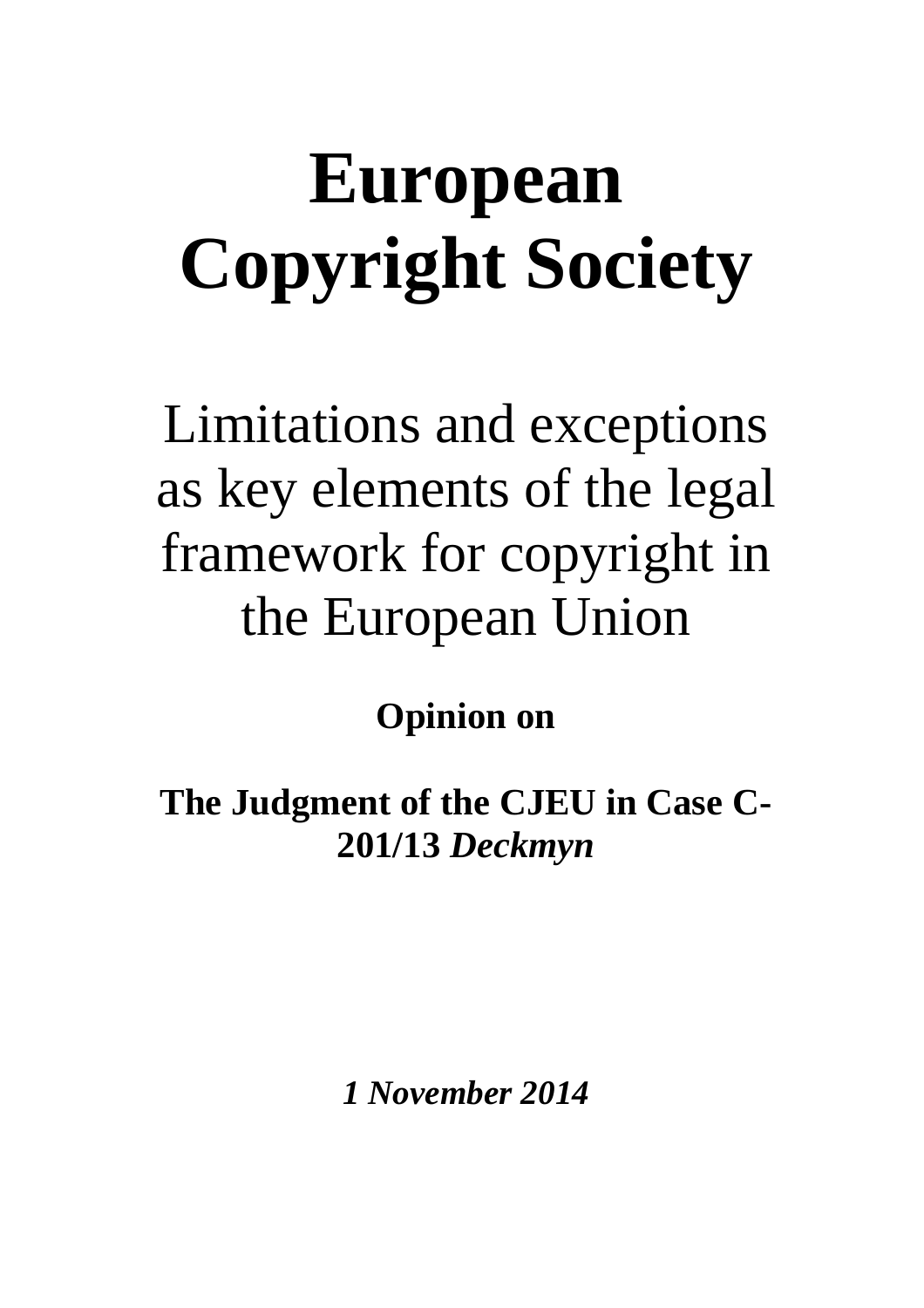# **European Copyright Society**

# **Opinion on the Judgment of the CJEU in Case C-201/13** *Deckmyn*

## **Abstract**

In this opinion, the European Copyright Society (ECS) puts on record its views on *the issues raised by the Judgment of the Court of Justice of the European Union (CJEU) in Case C-201/13,* [Deckmyn](http://curia.europa.eu/juris/liste.jsf?pro=&nat=or&oqp=&dates=&lg=&language=en&jur=C%2CT%2CF&cit=none%2CC%2CCJ%2CR%2C2008E%2C%2C%2C%2C%2C%2C%2C%2C%2C%2Ctrue%2Cfalse%2Cfalse&num=C-201%2F13&td=%3BALL&pcs=Oor&avg=&page=1&mat=or&jge=&for=&cid=31085)*, which departs from the doctrine of strict interpretation of exceptions and limitations in cases in which fundamental rights such as freedom of expression are involved. The opinion welcomes this development for the following reasons: firstly, due to the importance of exceptions and limitations in facilitating creativity and securing a fair balance between the protection of and access to copyright works; secondly, because of the Court's determination to secure a harmonized interpretation of the meaning of exceptions and limitations; thirdly, because of the Court's adoption of an approach to the interpretation of exceptions and limitations which promotes their effectiveness and purpose; and, finally, due to the Court's recognition of the role of fundamental rights in the copyright system: in particular, its recognition that the parodic use of works is justified by the right to freedom of expression. At the same time, the ECS recommends caution in constraining the scope of exceptions and limitations in a manner that may go beyond what might be considered necessary in a democratic society.*

#### **Introduction**

- 1. The European Copyright Society (ECS) was founded in January 2012 with the aim of creating a platform for critical and independent scholarly thinking on European Copyright Law. Its members are scholars and academics from various countries within Europe. The Society is not funded by, nor has been instructed by, any particular stakeholders.<sup>1</sup>
- 2. The ECS wishes to take the opportunity to put on record its views on the issues raised by the Court in Case C-201/13, *[Deckmyn](http://curia.europa.eu/juris/liste.jsf?pro=&nat=or&oqp=&dates=&lg=&language=en&jur=C%2CT%2CF&cit=none%2CC%2CCJ%2CR%2C2008E%2C%2C%2C%2C%2C%2C%2C%2C%2C%2Ctrue%2Cfalse%2Cfalse&num=C-201%2F13&td=%3BALL&pcs=Oor&avg=&page=1&mat=or&jge=&for=&cid=31085)*. Exceptions and limitations (E&L) to exclusive rights, such as that permitting parody, are a crucial element of any copyright system. They not only play an important role in ensuring access to information and culture but also stimulate the creation of new works, which in most cases build on existing works. This opinion addresses the following: [\(i\)](#page-2-0) The importance of E&L in facilitating creativity and in securing a

Assistance with drafting this was provided by Elena Izyumenko, Doctoral Candidate at the Center for International Intellectual Property Studies (CEIPI), University of Strasbourg. The ECS wishes to express its gratitude for her help.

<sup>&</sup>lt;sup>1</sup> For further activities of the European Copyright Society, see e.g. the ECS Opinion issued in the *Svensson* case (Case C-466/12) (ECS, 'Opinion on the reference to the CJEU in Case C-466/12 *Svensson'*, 15 February 2013, available 25 September 2014 at http://ssrn.com/abstract=2220326 or http://dx.doi.org/10.2139/ssrn.2220326) or the response earlier this year [to the Public consultation on the](http://typodun2009.unistra.fr/fileadmin/upload/DUN/CEIPI/Documents/European_Law_Institute/ECS_answer_to_EC_consultation_on_copyright_Review.pdf)  [review of the EU copyright rules by the European Commission](http://typodun2009.unistra.fr/fileadmin/upload/DUN/CEIPI/Documents/European_Law_Institute/ECS_answer_to_EC_consultation_on_copyright_Review.pdf) (ECS, 'Answer to EC consultation on copyright', March 2014, available 25 September 2014 at http://infojustice.org/wpcontent/uploads/2014/03/ECS-answer-to-EC-consultation-on-copyright-Review.pdf).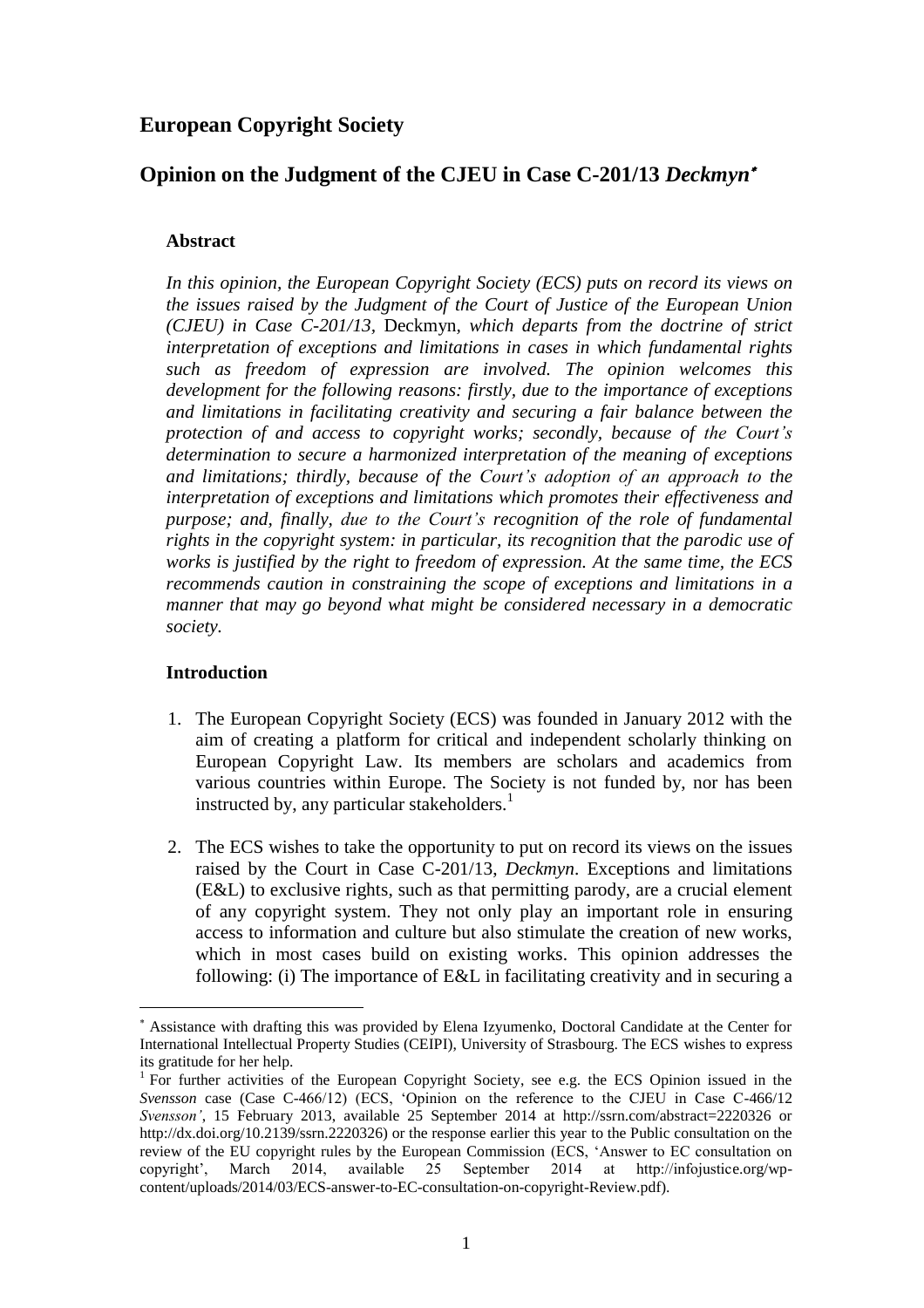fair balance between the interests and rights involved, in particular the right to freedom of expression and information; [\(ii\)](#page-2-1) The need to harmonize E&L in the EU while, at the same time, securing the flexibility and adaptability of the system; [\(iii\)](#page-4-0) The desirability of adopting a purposive, rather than a systematically restrictive interpretation of E&L, while securing a fair balance in the application of competing (fundamental) rights within the copyright system through the application of the proportionality principle; [\(iv\)](#page-6-0) The recognition that parody (along with some other exceptions) is covered by the right to freedom of expression; and, finally, [\(v\)](#page-7-0) The importance of ensuring that E&L are not constrained by criteria going beyond what might be considered necessary in a democratic society.

#### <span id="page-2-0"></span>**I. The importance of exceptions and limitations in facilitating creativity and in securing a fair balance between the interests and rights involved**

- 3. Copyright law must enable the creative use of existing works in appropriate circumstances. E&L are crucial for any copyright system as they secure common constitutional values such as freedom of expression and information and freedom of arts and sciences, while also serving the public interest in a comprehensive cultural life.
- 4. Through a well-designed system of E&L, copyright law can accommodate the interests of both creators and users of copyrighted material and thus secure a fair balance between the protection of, and access to, copyright works.

# <span id="page-2-1"></span>**II. The need for a harmonized EU system of exclusive rights and exceptions and limitations and importance of securing flexibility and adaptability of the system**

- 5. The Union legislator has aimed to create a harmonized European copyright law [\(Information Society Directive,](http://eur-lex.europa.eu/LexUriServ/LexUriServ.do?uri=CELEX:32001L0029:EN:HTML) 2001/29, recitals 1, 4, 6, 7, 9, 23, and 31).
- 6. However, the system of E&L is not truly harmonized. As a result, the goal of creating a harmonized copyright law through the coherent application of limitations (see recital 32 to the [Directive 2001/29\)](http://eur-lex.europa.eu/LexUriServ/LexUriServ.do?uri=CELEX:32001L0029:EN:HTML) has not yet been achieved.<sup>2</sup>

 $2^2$  See, for instance, C. Geiger and F. Schönherr, 'Limitations to copyright in the digital age', in A. Savin and J. Trzaskowski (eds.), *Research Handbook on EU Internet Law* (Cheltenham, UK / Northampton, MA, Edward Elgar, 2014), p. 110, and from the same authors: 'Defining the scope of protection of copyright in the EU: The need to reconsider the acquis regarding limitations and exceptions', in T. Synodinou (ed.), *Codification of European Copyright Law, Challenges and Perspectives* (Alphen aan den Rijn: Kluwer Law International, 2012), p. 142; M.-C. Janssens, 'The issue of exceptions: Reshaping the keys to the gates in the territory of literary, musical and artistic creation', in E. Derclaye (ed.), *Research Handbook on the Future of EU Copyright* (Cheltenham, UK and Northampton, MA, USA: Edward Elgar, 2009), p. 330, with further references; R.M. Hilty, 'Copyright in the internal market, harmonisation vs. community copyright law', 35(7) *IIC* 765 (2004); M. van Eechoud et al., *Harmonizing European Copyright Law, The Challenges of Better Lawmaking* (Alphen aan den Rijn: Wolters Kluwer Law & Business, 2009); P.B. Hugenholtz, 'Why the Copyright Directive is un-important, and possibly invalid', 22(11) *EIPR* 501 (2000); L. Guibault, 'Why cherry-picking never leads to harmonisation: The Case of the limitations on copyright under Directive 2001/29/EC', 1 *JIPITEC* 57 (2010); S. Bechtold, 'Information Society Dir., art. 5', in T. Dreier and P.B. Hugenholtz (eds.), *Concise European Copyright Law* (Alphen aan den Rijn: Kluwer Law International, 2006), p. 369.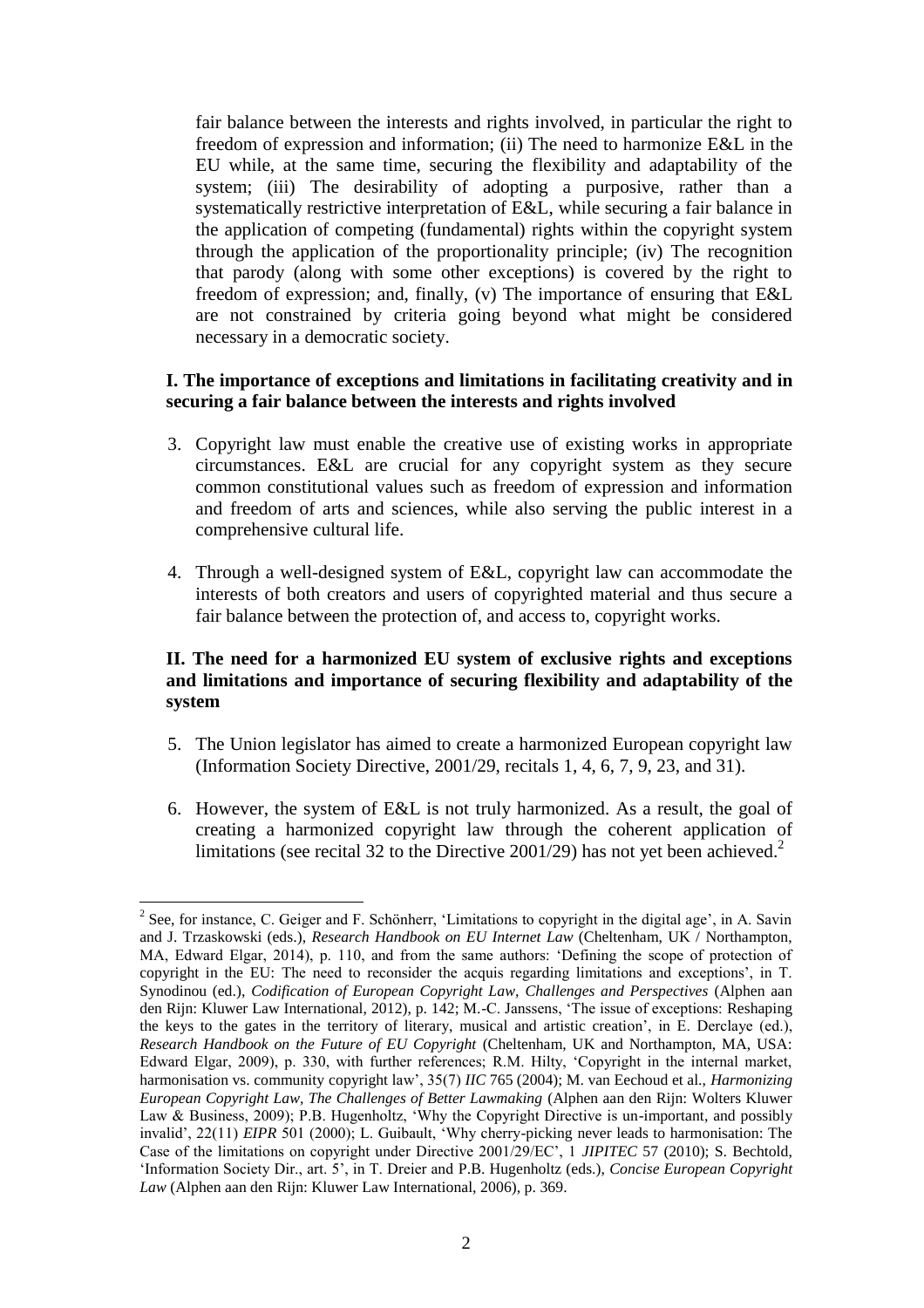- 7. A more comprehensively harmonized legislative framework would be advantageous for authors and right holders (including the copyright industry). It would enable increased lawful cross-border online exploitation of works. Users would also benefit from clear, simple, and accessible rules clarifying the situations in which a work can be used without infringement.
- 8. In these circumstances, the ECS welcomes the Court's commitment to "uniform application of EU law" by considering parody an autonomous concept across the EU (*[Deckmyn](http://curia.europa.eu/juris/liste.jsf?pro=&nat=or&oqp=&dates=&lg=&language=en&jur=C%2CT%2CF&cit=none%2CC%2CCJ%2CR%2C2008E%2C%2C%2C%2C%2C%2C%2C%2C%2C%2Ctrue%2Cfalse%2Cfalse&num=C-201%2F13&td=%3BALL&pcs=Oor&avg=&page=1&mat=or&jge=&for=&cid=31085)*, [15]; see also, *mutatis mutandis*, Case C-467/08, *[Padawan](http://curia.europa.eu/juris/document/document.jsf?text=&docid=83635&pageIndex=0&doclang=EN&mode=lst&dir=&occ=first&part=1&cid=126799)* [2010] ECR I-10055, [37]).
- 9. The desirability of further legislative harmonization of E&L across the Union should nevertheless be emphasized.
- 10. Harmonization, or even unification, of E&L should, so far as possible, respect the imperative of legal certainty, while allowing a degree of flexibility to permit the adaptation of the copyright system to changing circumstances and social needs.
- 11. Some room for manoeuvre is to be found in Art. 5(5), which incorporates the so-called "three-step-test". If Art. 5(5) were to be understood as an enabling clause, rather than as an additional restriction on the scope of  $E\&L$ , a better balance of interests might be achieved.<sup>4</sup> Such a reading of the "three-step-test" would serve to define the outer limits of the regime of  $E&L^5$ .
- 12. It would appear to be a timely moment to introduce such an "opening clause" within the European copyright framework. Several jurisdictions around the world have recently reviewed or are currently reviewing their regime of E&L, in order, among other things, to introduce greater flexibility. 6

 3 See e.g. Case C-117/13, *[Ulmer](http://curia.europa.eu/juris/document/document.jsf?text=&docid=157511&pageIndex=0&doclang=EN&mode=lst&dir=&occ=first&part=1&cid=136639)* [2014], [47]; Case C-435/12, *[ACI Adam and Others](http://curia.europa.eu/juris/liste.jsf?language=en&jur=C,T,F&num=C-435/12&td=ALL)* [2014], [26]; Case C-5/08, *[Infopaq](http://curia.europa.eu/juris/liste.jsf?language=en&jur=C,T,F&num=C-5/08&td=ALL)* [2009] ECR I-06569, [58].

<sup>&</sup>lt;sup>4</sup> See on this in detail C. Geiger, D.J. Gervais and M. Senftleben, 'The three-step-test revisited: How to use the test's flexibility in national copyright law', 29(3) *American University International Law Review* 581 (2014), available 26 September 2014 at <http://ssrn.com/abstract=2356619> or [http://dx.doi.org/10.2139/ssrn.2356619;](http://dx.doi.org/10.2139/ssrn.2356619) M. Senftleben, 'Comparative approaches to fair use: An important impulse for reforms in EU copyright law', in G.B. Dinwoodie (ed.), *Methods and Perspectives in Intellectual Property* (Cheltenham, UK/Northampton, MA, Edward Elgar, 2014), available 26 September 2014 at [http://ssrn.com/abstract=2241284;](http://ssrn.com/abstract=2241284) P.B. Hugenholtz and M. Senftleben, 'Fair use in Europe: In search of flexibilities', Amsterdam Law School Research Paper No. 2012-39; Institute for Information Law Research Paper No. 2012-33, available 26 September 2014 at <http://ssrn.com/abstract=2013239> o[r http://dx.doi.org/10.2139/ssrn.2013239.](http://dx.doi.org/10.2139/ssrn.2013239)

 $<sup>5</sup>$  See in this sense the 'Declaration on a balanced interpretation of the three-step test in copyright law',</sup> *IIC* 707 (2008).

<sup>&</sup>lt;sup>6</sup> See e.g. Copyright Act of South Korea, Law No. 9625, 22 April 2009, Art. 28; Intellectual Property Code of the Philippines 1997, para. 185.1, Rep. Act 8293; Copyright Act of Singapore, S 107/87, 10 April 1987, paras. 35 and 36; Copyright Act of Israel, 5768-2007, 2007 LSI 34, Art. 19 (2007); Copyright Act of Malaysia, Act 332, 30 April 1987, para. 13(2)(a). Moreover, in consultations on new copyright legislation, open-ended copyright E&L have also been proposed in Australia, Ireland, and the UK: see *Copyright and the Digital Economy* 59-98 (Australian Law Reform Commission, Discussion Paper 79, 2013); *Copyright and Innovation: A Consultation Paper Prepared by the Copyright Review Committee for the Department of Jobs, Enterprise and Innovation* 111–23 (Copyright Review Committee Consultation Paper, 2012); Ian Hargreaves, *Digital Opportunity: A Review of Intellectual Property and Growth*, United Kingdom Intellectual Property Office 44–52 (2011), available 25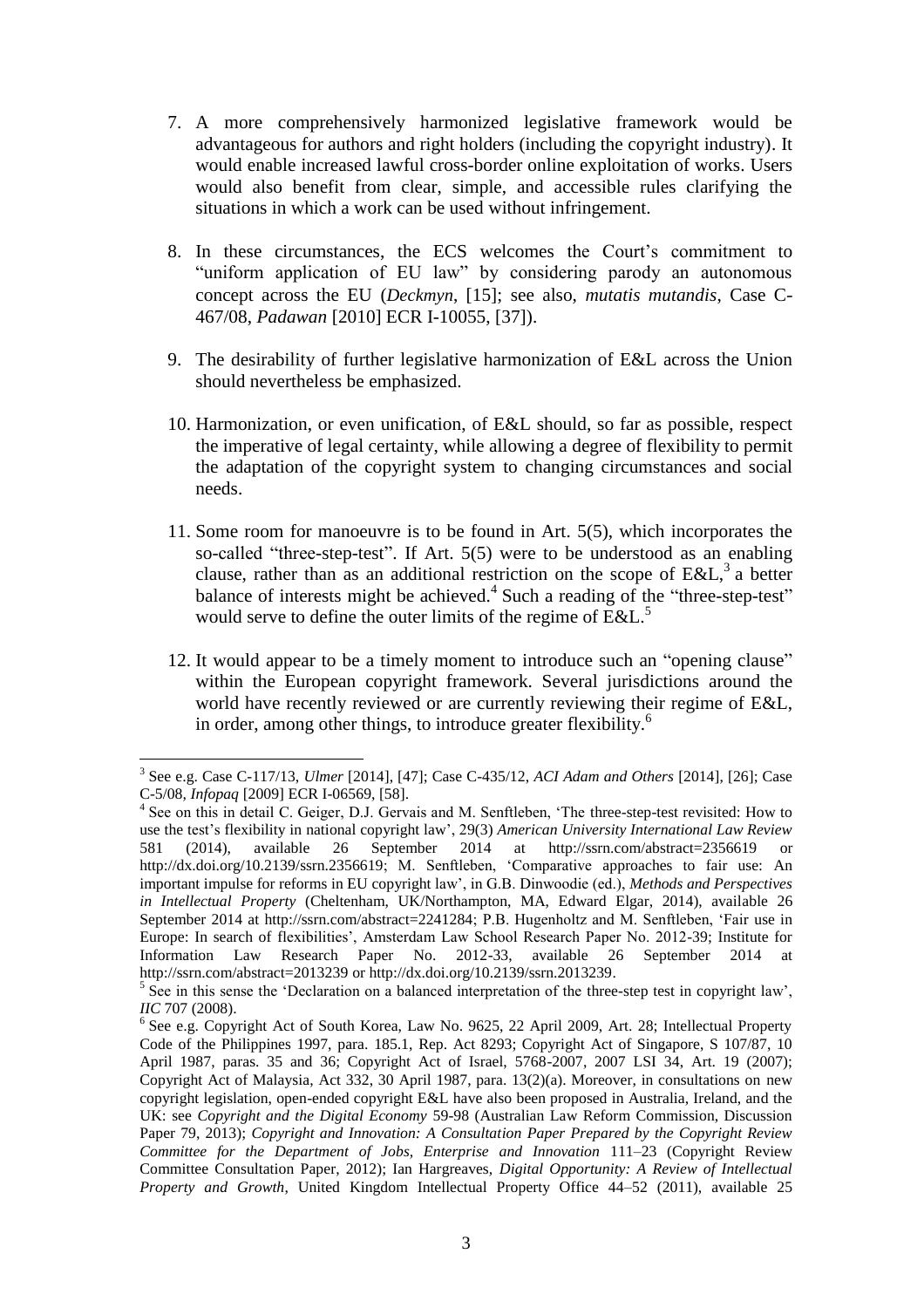#### <span id="page-4-0"></span>**III. The desirability of adopting a purposive, rather than a systematically restrictive, interpretation of exceptions and limitations**

- 13. In the short term, while further legislative intervention is awaited,<sup>7</sup> the full potential of the *acquis* should be realized.
- 14. In interpreting the *acquis*'s existing E&L, courts should weigh the interests of derivative right holders, creators and users against each other in order to secure the proper functioning of those provisions. In some cases, this process may require E&L to be interpreted extensively.
- 15. In this light, the Court's move away from the narrow interpretation of limitations in favour of an interpretation that promotes the effectiveness of an exception in the light of its purpose and the principle of proportionality is to be welcomed (*[Deckmyn](http://curia.europa.eu/juris/liste.jsf?pro=&nat=or&oqp=&dates=&lg=&language=en&jur=C%2CT%2CF&cit=none%2CC%2CCJ%2CR%2C2008E%2C%2C%2C%2C%2C%2C%2C%2C%2C%2Ctrue%2Cfalse%2Cfalse&num=C-201%2F13&td=%3BALL&pcs=Oor&avg=&page=1&mat=or&jge=&for=&cid=31085)*, [19]-[23]; Joined Cases C-403/08 and C-429/08, *[FAPL](http://curia.europa.eu/juris/liste.jsf?language=en&jur=C,T,F&num=C-403/08&td=ALL)* [2011] ECR I-09083, [163]; Case C-117/13, *[Ulmer](http://curia.europa.eu/juris/document/document.jsf?text=&docid=157511&pageIndex=0&doclang=EN&mode=lst&dir=&occ=first&part=1&cid=514977)* [2014], [27], [31]).
- 16. In *Football Association Premier League*, in the context of Art. 5(1) of the Information Society Directive, the Court emphasized the need to take due account of an exception's objective and purpose (Joined Cases C-403/08 and C-429/08, *[Football Association Premier League and Others](http://curia.europa.eu/juris/document/document.jsf?text=&docid=110361&pageIndex=0&doclang=EN&mode=lst&dir=&occ=first&part=1&cid=515284)* [2011] ECR I-09083,  $[162]$ - $[163]$ ).
- 17. In *Painer*, the Court later confirmed this line of argument with regard to the right of quotation laid down in Art. 5(3)(d) of the Information Society Directive. The Court underlined the need for Art.  $5(3)(d)$  to be interpreted in a manner that enables the effectiveness of the quotation right and safeguards its purpose (Case C-145/10, *[Painer](http://curia.europa.eu/juris/document/document.jsf?text=&docid=115785&pageIndex=0&doclang=EN&mode=lst&dir=&occ=first&part=1&cid=124442)* [2011] ECR I-12533, [132]-[133]).
- 18. Importantly, the Court's departure from a narrow doctrine of restrictive interpretation of E&L is consistent with the open-ended drafting of some of the *acquis*'s E&L (see, for example, the quotation exception, Art. 5(3)(d) of Directive 2001/29 (emphasis added)):

"[…] quotations for purposes *such as* criticism or review, provided that they relate to a work or other subject-matter which has already been

 $\overline{a}$ 

September 2014 at http://www.ipo.gov.uk/ipreviewfinalreport.pdf. See further C. Geiger, D.J. Gervais and M. Senftleben, 'The three-step-test revisited', *supra* note 4. See also J. Band and J. Gerafi, *The Fair Use/Fair Dealing Handbook* (Policybandwidth, March 2013), available 25 September 2014 at http://infojustice.org/wp-content/uploads/2013/03/band-and-gerafi-2013.pdf, reproducing the fair use and fair dealing statutes of 40 countries and concluding that "the broad diffusion of fair use and fair dealing indicates that there is no basis for preventing the more widespread adoption of these doctrines, with the benefits their flexibility brings to authors, publishers, consumers, technology companies, libraries, museums, educational institutions, and governments".

<sup>7</sup> Various Commission initiatives evoke the issue of limitations and acknowledge that reform might be necessary. See Green Paper from the European Commission on Copyright in the Knowledge Economy, COM(2008) 466 final, Brussels, 16 July 2008; Creative Content in a European Digital Single Market:

Challenges for the Future, Reflection Document of DG INFSO and MARKT of the European Commission, 22 October 2009; Communication from the Commission on content in the Digital Single Market, Brussels, 18 December 2012, COM(2012) 789 final; Public Consultation of the European Commission on the review of the European Union copyright rules, 5 December 2013.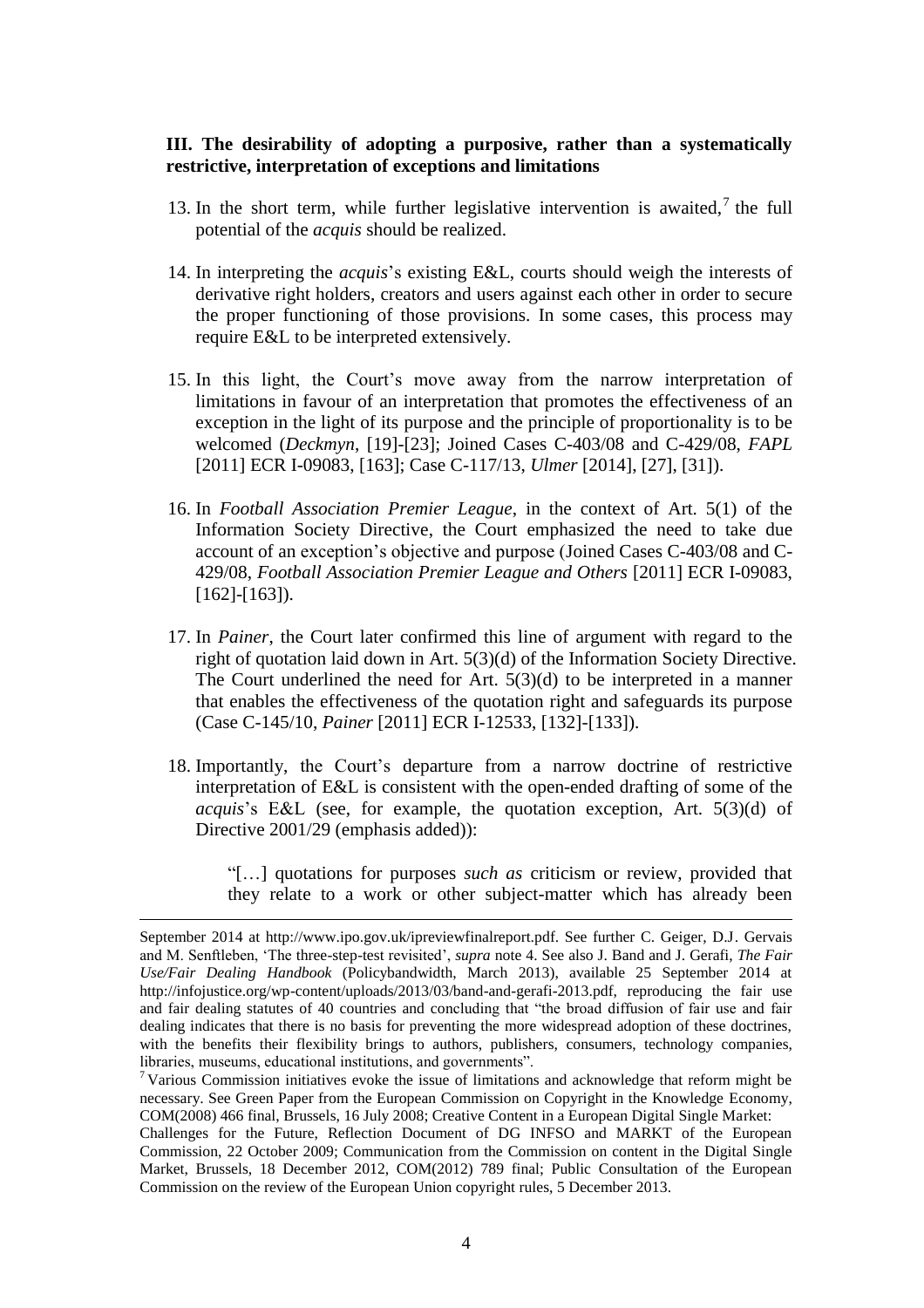lawfully made available to the public, that, unless this turns out to be impossible, the source, including the author's name, is indicated, and that their use is *in accordance with fair practice, and to the extent required by the specific purpose*."

See also, to that effect, Art. 5(3)(f) and Art. 5(3)(a) of [Directive 2001/29.](http://eur-lex.europa.eu/LexUriServ/LexUriServ.do?uri=CELEX:32001L0029:EN:HTML)

- 19. The drafting of the E&L in EU copyright law is often more flexible and permissive than their national law transpositions. As the Court has held that the E&L are autonomous concepts of EU law (see [\[6\]](#page-2-1) of this opinion) such restrictive national implementation should be reviewed.
- 20. The Court has explicitly denied that the E&L must be restrictively transposed in national laws (*[Deckmyn](http://curia.europa.eu/juris/document/document.jsf?text=&docid=157281&pageIndex=0&doclang=EN&mode=lst&dir=&occ=first&part=1&cid=514977)*, [16] and [24]; Case C-510/10, *[TV2 Danmark](http://curia.europa.eu/juris/document/document.jsf?text=&docid=122167&pageIndex=0&doclang=en&mode=lst&dir=&occ=first&part=1&cid=113740)* [2012], [36]). Consequently, Member States are not permitted to have different conceptions of a transposed exception. This position is fully consistent with the Directive's goal of securing as full a harmonization of the EU copyright rules as possible (see [\[5\]](#page-2-1) of this opinion).
- 21. The CJEU's initial emphasis on the principle of strict interpretation of  $E\&L^8$ would appear to be incompatible with the goal of securing a fair balance within copyright law.<sup>9</sup>
- 22. Furthermore, the restrictive reading of E&L may compromise the recent tendency to consider some E&L as "rights" of users of protected subject-matter (see *[Deckmyn](http://curia.europa.eu/juris/document/document.jsf?text=&docid=157281&pageIndex=0&doclang=EN&mode=lst&dir=&occ=first&part=1&cid=514977)*, [26]; Case C-117/13, *[Ulmer](http://curia.europa.eu/juris/document/document.jsf?text=&docid=157511&pageIndex=0&doclang=EN&mode=lst&dir=&occ=first&part=1&cid=136639)* [2014], [43]; Case C-467/08, *[Padawan](http://curia.europa.eu/juris/document/document.jsf?text=&docid=83635&pageIndex=0&doclang=EN&mode=lst&dir=&occ=first&part=1&cid=126799)* [2010] ECR I-10055, [43]; Case C-145/10, *[Painer](http://curia.europa.eu/juris/document/document.jsf?text=&docid=115785&pageIndex=0&doclang=EN&mode=lst&dir=&occ=first&part=1&cid=124442)* [2011] ECR I-12533, [132]). The idea of "users' rights" as enforceable rights of equal value has also recently featured in Case C-314/12, *[UPC Telekabel](http://curia.europa.eu/juris/liste.jsf?language=en&jur=C,T,F&num=C-314/12&td=ALL)* [2014], [57].<sup>10</sup> These developments are to be welcomed as they help to ensure that a "fair balance" is struck between the applicable rights and interests (see recital 31 in the preamble to the Directive 2001/29; *[Deckmyn](http://curia.europa.eu/juris/document/document.jsf?text=&docid=157281&pageIndex=0&doclang=EN&mode=lst&dir=&occ=first&part=1&cid=514977)*, [27]; Case C-314/12, *[UPC](http://curia.europa.eu/juris/liste.jsf?language=en&jur=C,T,F&num=C-314/12&td=ALL)  [Telekabel](http://curia.europa.eu/juris/liste.jsf?language=en&jur=C,T,F&num=C-314/12&td=ALL)* [2014], [46]; Case C-461/10, *[Bonnier Audio and Others](http://curia.europa.eu/juris/document/document.jsf?text=&docid=121743&pageIndex=0&doclang=EN&mode=lst&dir=&occ=first&part=1&cid=124442)* [2012], [56]; Case C-360/10, *[SABAM v. Netlog](http://curia.europa.eu/juris/liste.jsf?language=en&jur=C,T,F&num=C-360/10&td=ALL)* [2012], [51]; Case C-70/10, *[Scarlet Extended](http://curia.europa.eu/juris/liste.jsf?language=en&jur=C,T,F&num=C-70/10&td=ALL)*

<sup>8</sup> *[Deckmyn](http://curia.europa.eu/juris/document/document.jsf?text=&docid=157281&pageIndex=0&doclang=EN&mode=lst&dir=&occ=first&part=1&cid=514977)*, [22]; Case C-435/12, *[ACI Adam and Others](http://curia.europa.eu/juris/liste.jsf?language=en&jur=C,T,F&num=C-435/12&td=ALL)* [2014], [23]; Case C-5/08, *[Infopaq](http://curia.europa.eu/juris/liste.jsf?language=en&jur=C,T,F&num=C-5/08&td=ALL)* [2009] ECR I-06569, [56].

<sup>9</sup> Recital 31 in the preamble to the Directive 2001/29; *[Deckmyn](http://curia.europa.eu/juris/document/document.jsf?text=&docid=157281&pageIndex=0&doclang=EN&mode=lst&dir=&occ=first&part=1&cid=514977)*, [27]; Case C-314/12, *[UPC Telekabel](http://curia.europa.eu/juris/liste.jsf?language=en&jur=C,T,F&num=C-314/12&td=ALL)* [2014], [46]; Case C-461/10, *[Bonnier Audio and Others](http://curia.europa.eu/juris/document/document.jsf?text=&docid=121743&pageIndex=0&doclang=EN&mode=lst&dir=&occ=first&part=1&cid=124442)* [2012], [56]; Case C-360/10, *[SABAM v. Netlog](http://curia.europa.eu/juris/liste.jsf?language=en&jur=C,T,F&num=C-360/10&td=ALL)* [2012], [51]; Case C-70/10, *[Scarlet Extended](http://curia.europa.eu/juris/liste.jsf?language=en&jur=C,T,F&num=C-70/10&td=ALL)* [2011] ECR I-11959, [53]; Case C-145/10, *[Painer](http://curia.europa.eu/juris/document/document.jsf?text=&docid=115785&pageIndex=0&doclang=EN&mode=lst&dir=&occ=first&part=1&cid=124442)* [2011] ECR I-12533, [132]; Case C-557/07, *[Tele2](http://curia.europa.eu/juris/document/document.jsf?text=&docid=77489&pageIndex=0&doclang=EN&mode=lst&dir=&occ=first&part=1&cid=124442)* [2009] ECR I-01227, [28]; Case C-275/06, *[Promusicae](http://curia.europa.eu/juris/document/document.jsf?text=&docid=70107&pageIndex=0&doclang=EN&mode=lst&dir=&occ=first&part=1&cid=124442)* [2008] ECR I-00271, [68].

<sup>&</sup>lt;sup>10</sup> The concept of "users' rights" is also familiar to the Supreme Court of Canada, which since its *Théberge v. Galerie d'Art du Petit Champlain Inc.*, [2002] 2 SCR 336 and *CCH Canadian Ltd. v. Law Society of Upper Canada*, [2004] 1 SCR 339 decisions was increasingly emphasizing "a move away from an earlier, author-centric view" towards "promoting the public interest" and the "users' rights [as] an essential part of furthering the public interest objectives of the Copyright Act": *SOCAN v. Bell Canada*, [2012] 2 SCR 326, [9]-[11]. See also *Alberta (Minister of Education) v. Canadian Copyright Licensing Agency (Access Copyright)*, [2012] 2 SCR 345. Interestingly, the Court explicitly referred in these cases to the proper balance between protection and access as an ultimate goal of any copyright law regulation – the same dual rationale that underlines the protection of creators under Art. 27 of the Universal Declaration of Human Rights and Art. 15 of the International Covenant on Economic, Social and Cultural Rights.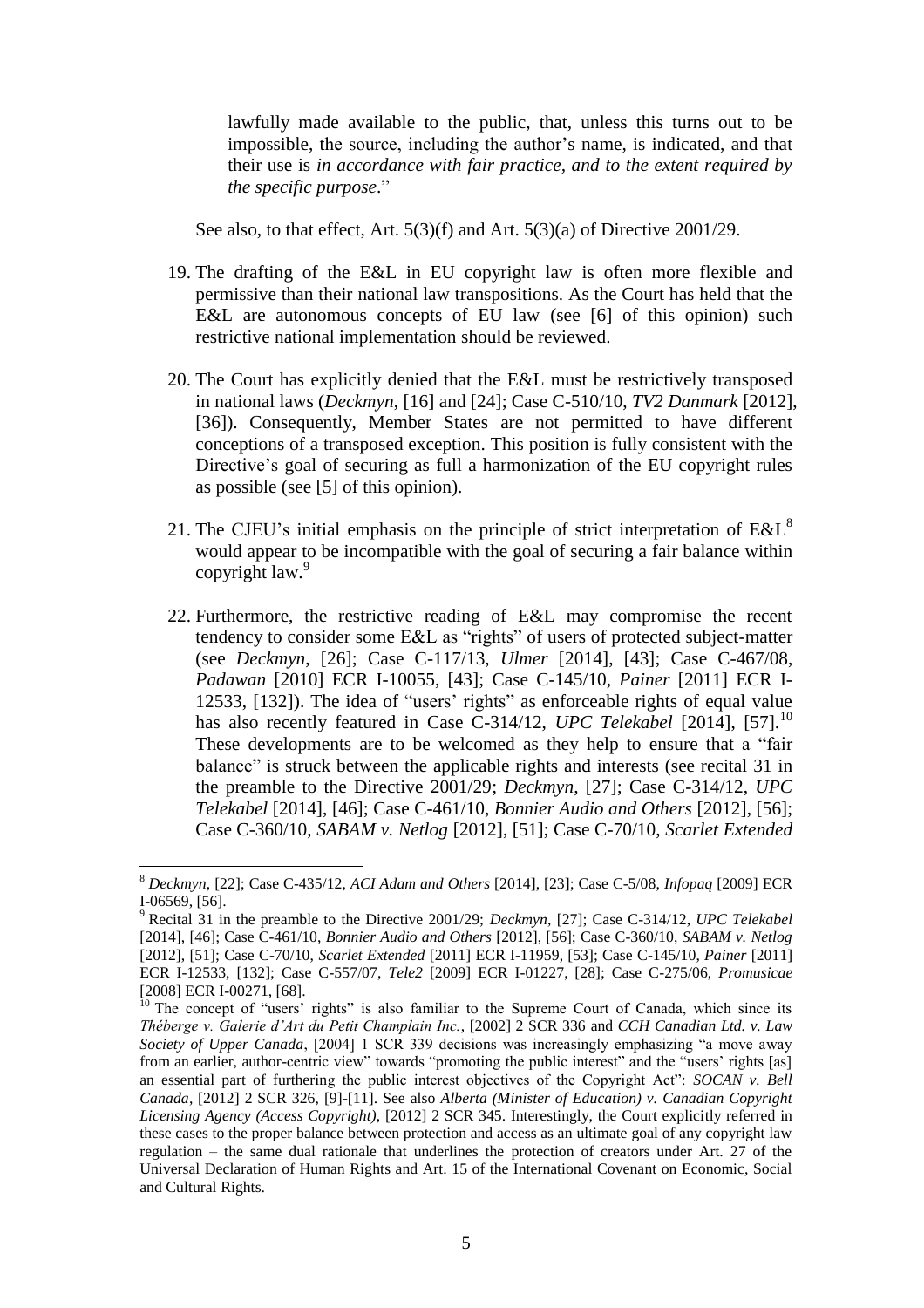[2011] ECR I-11959, [53]; Case C-145/10, *[Painer](http://curia.europa.eu/juris/document/document.jsf?text=&docid=115785&pageIndex=0&doclang=EN&mode=lst&dir=&occ=first&part=1&cid=124442)* [2011] ECR I-12533, [132]; Case C-557/07, *[Tele2](http://curia.europa.eu/juris/document/document.jsf?text=&docid=77489&pageIndex=0&doclang=EN&mode=lst&dir=&occ=first&part=1&cid=124442)* [2009] ECR I-01227, [28]; Case C-275/06, *[Promusicae](http://curia.europa.eu/juris/document/document.jsf?text=&docid=70107&pageIndex=0&doclang=EN&mode=lst&dir=&occ=first&part=1&cid=124442)* [2008] ECR I-00271, [68]).

## <span id="page-6-0"></span>**IV. The recognition that the parodic use of works is justified by the right to freedom of expression**

- 23. A liberal interpretation of E&L will, in certain circumstances, be necessary in order to fulfill the European Union's human rights obligations. As the CJEU has made clear on a number of occasions, Art. 17(2) of the [EU Charter](http://www.europarl.europa.eu/charter/pdf/text_en.pdf) (protecting the right to intellectual property) is not absolute, and a maximalist reading of this provision is to be rejected (see Case C-314/12, *[UPC Telekabel](http://curia.europa.eu/juris/liste.jsf?language=en&jur=C,T,F&num=C-314/12&td=ALL)* [2014], [61]; Case C-360/10, *[SABAM v. Netlog](http://curia.europa.eu/juris/liste.jsf?language=en&jur=C,T,F&num=C-360/10&td=ALL)* [2012], [41]; Case C-70/10, *[Scarlet Extended](http://curia.europa.eu/juris/liste.jsf?language=en&jur=C,T,F&num=C-70/10&td=ALL)* [2011] ECR I-11959, [43]). The functional nature of the right to intellectual property likewise follows from the wording of the [European](http://www.echr.coe.int/Documents/Convention_ENG.pdf)  [Convention on Human Rights](http://www.echr.coe.int/Documents/Convention_ENG.pdf)  $(ECHR)$ ,  $^{11}$  to which all Member States are parties and to which the Union will accede as a party in its own right.
- 24. It is a matter of settled ECHR case law that any exception to the right to freedom of expression under the Convention, including the protection of copyright, must itself "be narrowly interpreted" and "the necessity for any restrictions must be convincingly established" (*[Szél and Others v. Hungary](http://hudoc.echr.coe.int/sites/eng/pages/search.aspx?i=001-146385)* [2014] no. 44357/13, [54]; *[Wille v. Liechtenstein](http://hudoc.echr.coe.int/sites/eng/pages/search.aspx?i=001-58338)* [GC] [1999] no. 28396/95, ECHR 1999-VII, [61]; *[Observer and Guardian v. the United Kingdom](http://hudoc.echr.coe.int/sites/eng/pages/search.aspx?i=001-57705)* [1991] no. 13585/88, Series A no. 216, [59]).
- 25. In *[Deckmyn](http://curia.europa.eu/juris/document/document.jsf?text=&docid=157281&pageIndex=0&doclang=EN&mode=lst&dir=&occ=first&part=1&cid=514977)*, the Court recognized that the parody exception in Art. 5(3)(k) of the Information Society Directive is covered by the right to freedom of expression ([25]-[28]). Accordingly, it follows that, in the light of the need to secure a fair balance between competing fundamental rights and in view of the principle of proportionality, a systematic narrow interpretation of copyright limitations must be rejected in this context.
- 26. The Court took a similar approach to the quotation exception in Case C-145/10, *[Painer](http://curia.europa.eu/juris/document/document.jsf?text=&docid=115785&pageIndex=0&doclang=EN&mode=lst&dir=&occ=first&part=1&cid=124442)* [2011] ECR I-12533. In that context, the Court clarified that Art. 5(3)(d) was

"intended to strike a fair balance between the right of freedom of expression of users of a work or other protected subject-matter and the reproduction right conferred on authors" (Case C-145/10, *[Painer](http://curia.europa.eu/juris/document/document.jsf?text=&docid=115785&pageIndex=0&doclang=EN&mode=lst&dir=&occ=first&part=1&cid=124442)* [2011] ECR I-12533, [134]).

27. The fundamental guarantee of freedom of expression thus played a crucial role in both the *Painer* and the *Deckmyn* decisions. <sup>12</sup> In those cases, in order to

 $11$  Art. 1 of the First Protocol to the ECHR.

<sup>&</sup>lt;sup>12</sup> As to the influence of freedom of expression guarantees on copyright, cf. P.B. Hugenholtz, 'Copyright and freedom of expression in Europe', in: N. Elkin-Koren and N.W. Netanel (eds.), *The Commodification of Information* (The Hague/London/Boston: Kluwer, 2002), p. 239; C. Geiger, '"Constitutionalising" intellectual property law? The influence of fundamental rights on intellectual property in the European Union', 37(4) *IIC* 371 (2006); C. Geiger and E. Izyumenko, "Copyright on the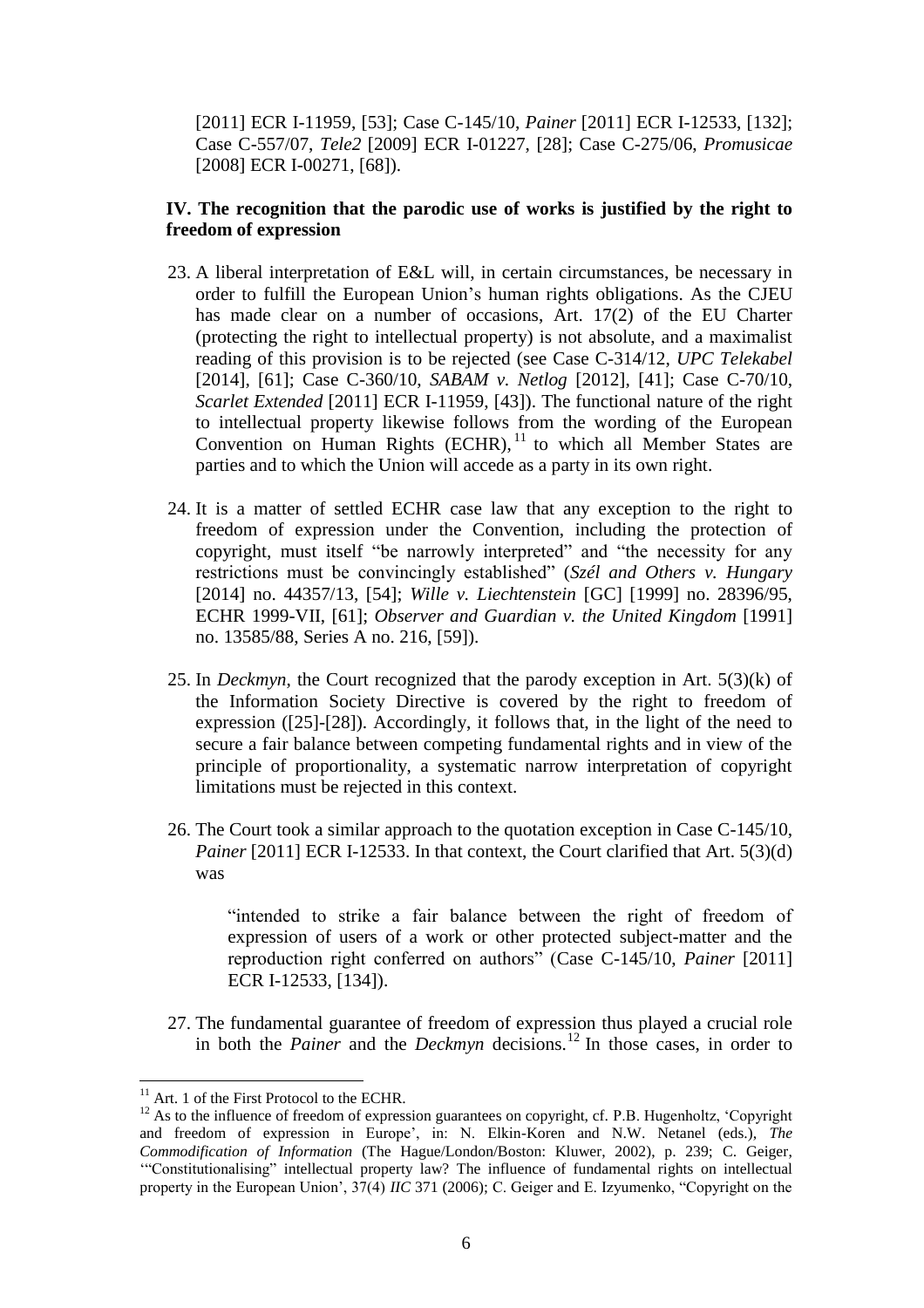secure compatibility with Art. 11 of the EU Charter of Fundamental Rights and Art. 10 of the ECHR, the Court adopted an interpretation that was broader than might have been appropriate in the case of an E&L without a comparably strong grounding in freedom of expression.

# <span id="page-7-0"></span>**V. The importance of not constraining exceptions and limitations through the application of criteria that may go beyond what is necessary in a democratic society**

- 28. Less immediately welcome is the way in which the CJEU handled the nondiscrimination issue in *[Deckmyn](http://curia.europa.eu/juris/document/document.jsf?text=&docid=157281&pageIndex=0&doclang=EN&mode=lst&dir=&occ=first&part=1&cid=514977)* ([30]-[31]).
- 29. While acknowledging that the public interest in the dissemination of a discriminatory parody may be open to question,  $13$  the Court's reasons for excluding the application of the parody exception on grounds of nondiscrimination are not clearly explained. It must, in particular, be recalled that moral rights are not harmonized at the Union level.
- 30. It is important that the application of the "fair balance" condition to the parody exception does not provide the copyright owner with the ability to control the content of parodic expression in a manner that goes beyond what is necessary in a democratic society.<sup>14</sup> In particular, copyright law ought not to apply a more exacting standard than public or criminal law in this context. In general, there are laws better placed to take care of discriminatory statements, and it might be preferable to have recourse to those legal mechanisms outside of copyright law to protect against racist or other forms of hate speech.

Human Rights Trial: Redefining the Boundaries of Exclusivity through Freedom of Expression", 45(3) *IIC* 316 (2014); A. Strowel and F. Tulkens (eds.), *Droit d'auteur et liberté d'expression* (Brussels: Editions Larcier, 2006); J. Griffiths and U. Suthersanen (eds.), "Copyright and Free Speech", (Oxford University Press 2005); S. Macciacchini, *Urheberrecht und Meinungsfreiheit* (Bern: Stämpfli, 2000); Y. Benkler, 'Free as the air to common use: First Amendment constraints on enclosure of the public domain', 74(2) *New York University Law Review* 355 (1999); N.W. Netanel, 'Copyright and a democratic civil society', 106 *Yale Law Journal* 283 (1996).

<sup>&</sup>lt;sup>13</sup> In the same spirit, the CJEU had previously denied intellectual property protection to expressions of racist nature: see, in the trademark context, Case T-526/09, *[PAKI](http://curia.europa.eu/juris/liste.jsf?language=en&jur=C,T,F&num=T-526/09&td=ALL)* [2011] ECR II-00346. Cf. United States Patent and Trademark Office, Trademark Trial and Appeal Board, *Amanda Blackhorse, Marcus Briggs-Cloud, Philip Gover, Jillian Pappan, and Courtney Tsotigh v. Pro-Football, Inc.*, 18 June 2014, Cancellation No. 92046185, available 1 October 2014 at http://ttabvue.uspto.gov/ttabvue/v?pno=92046185&pty=CAN&eno=199.

 $14$  Thus, in accordance with Art. 10(2) ECHR (to which Art. 11 of the EU Charter corresponds), any limitation to the right to freedom of expression can only be justified if it is "prescribed by law and [is] necessary in a democratic society".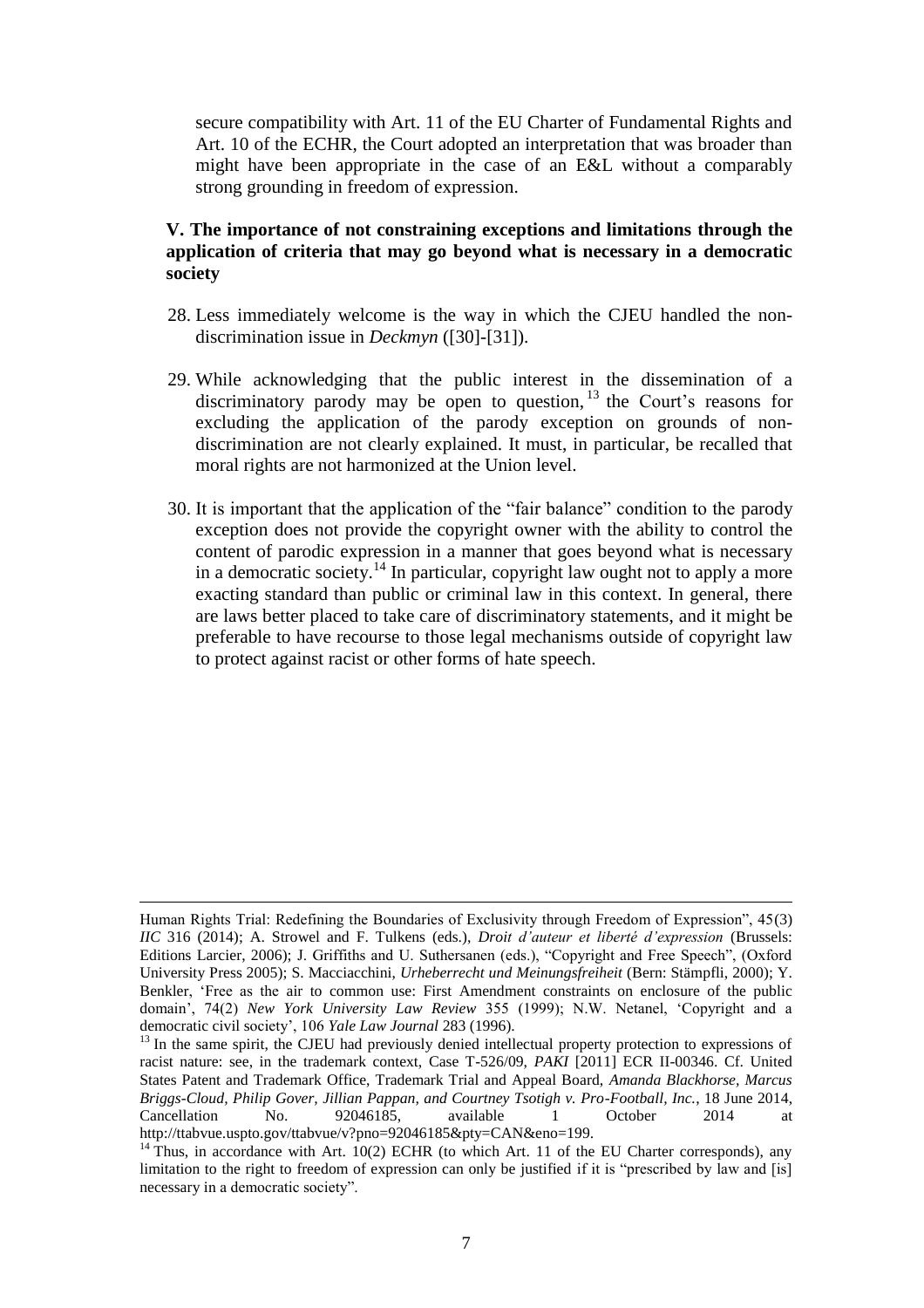#### **On behalf of the European Copyright Society:**

Prof. Lionel Bently Director, Centre of Intellectual Property and Information Law (CIPIL), University of Cambridge, United Kingdom

Prof. Estelle Derclaye Professor of Intellectual Property law, University of Nottingham, School of Law, United Kingdom

Prof. Graeme B. Dinwoodie Professor of Intellectual Property and Information Technology Law, University of Oxford, United Kingdom

Prof. Séverine Dusollier, Professor at SciencesPo Paris (France) and at the University of Namur (Belgium)

Prof. Christophe Geiger Associate Professor, Director General and Director of the research department of the Centre for International Intellectual Property (CEIPI), University of Strasbourg, France

Jonathan Griffiths Reader in Intellectual Property Law, Queen Mary, University of London, United Kingdom

Prof. Reto M. Hilty, Director, Max Planck Institute for Innovation and Competition, Munich, Germany

Prof. P. Bernt Hugenholtz Director, Institute for Information Law, University of Amsterdam, The Netherlands

Prof. Marie-Christine Janssens Professor of Intellectual Property Law; Head of Centre for Intellectual Property Rights and ICT, University Leuven, Belgium

Prof. Martin Kretschmer Director, CREATe, University of Glasgow, United Kingdom

Prof. Axel Metzger Professor of Civil and Intellectual Property Law, Humboldt-Universität, Berlin, Germany

Prof. Alexander Peukert, Goethe University, Frankfurt am Main, Germany

Prof. Marco Ricolfi Chair of Intellectual Property, Turin Law School, Italy

Prof. Ole-Andreas Rognstad, Professor of Law, Department of Private Law, University of Oslo, Norway